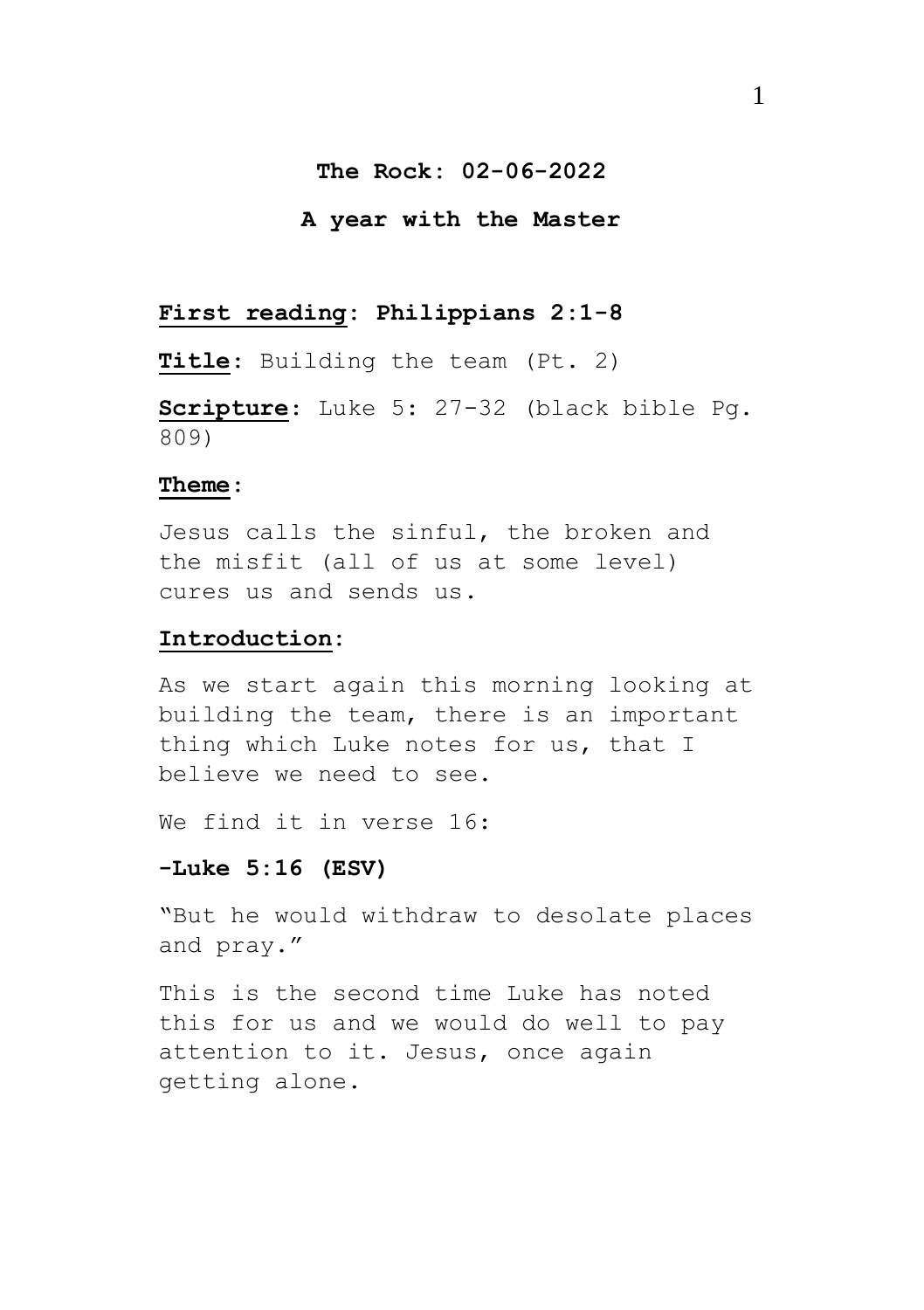It seems to me, that the busier life got, the more people pressed in on Jesus, the more methodical and intentional in his down-time, He became. Finding the balance in all the noise, the pressure and the chaos is a lesson we dare not miss.

It seems to happen also at times of great pressure and big decisions. I don't find it a coincidence that Jesus is picking His core group and team here, and it is noted that He gets away and alone to pray.

We tend to find ourselves taking off into fits of hyper-activity when things get busy and the pressure is on. Finding that we don't have much space for slowing down and praying.

Afterall, things need to get done, people need me, the situation will collapse without my constant state of attention.

Only to run ourselves ragged and those bouts of hyper activity end up being surrounded by chronic states of inertia. Where we have zero energy to do anything. It's a great recipe for burn-out and it happens too often.

There is an imbalance, which Jesus avoids and we must learn from. When we find ourselves living for the applause of ONE, namely God, instead of the many, our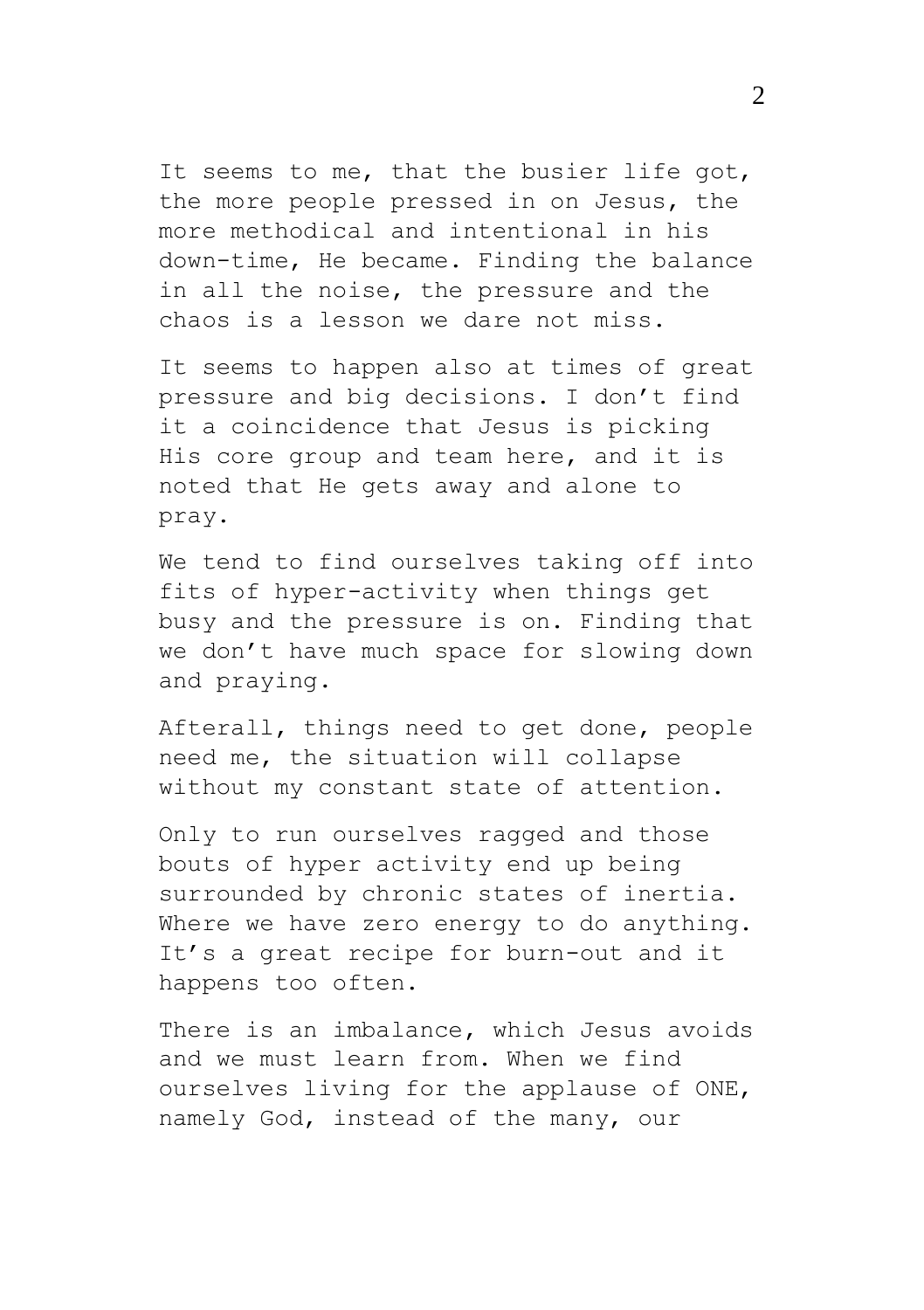desire to produce and perform based on worldly reasons, dwindles.

It's also helpful to see that when it comes to people and the human condition, Jesus cares very little about worldly opinion. That is seen in this section of  $Lulec{0.1cm}0.1cm$ 

## **The Story:**

The surrounding text then become very important to us as we see the calling of Levi (Matthew), as we discover in life that nothing ever happens in a vacuum.

The Leper, for instance in Luke's gospel:

## **-Luke 5:12-13 (ESV)**

"While he was in one of the cities, there came a man full of leprosy. And when he saw Jesus, he fell on his face and begged him, "Lord, if you will, you can make me clean." And Jesus stretched out his hand and touched him, saying, "I will; be clean." And immediately the leprosy left him."

Jesus touches this social outcast and sends him on his way to fulfill the requirements of Moses. Doing everything in the wrong way.

Jesus seems to be that pilgrim Kris Kristofferson wrote about: "He's a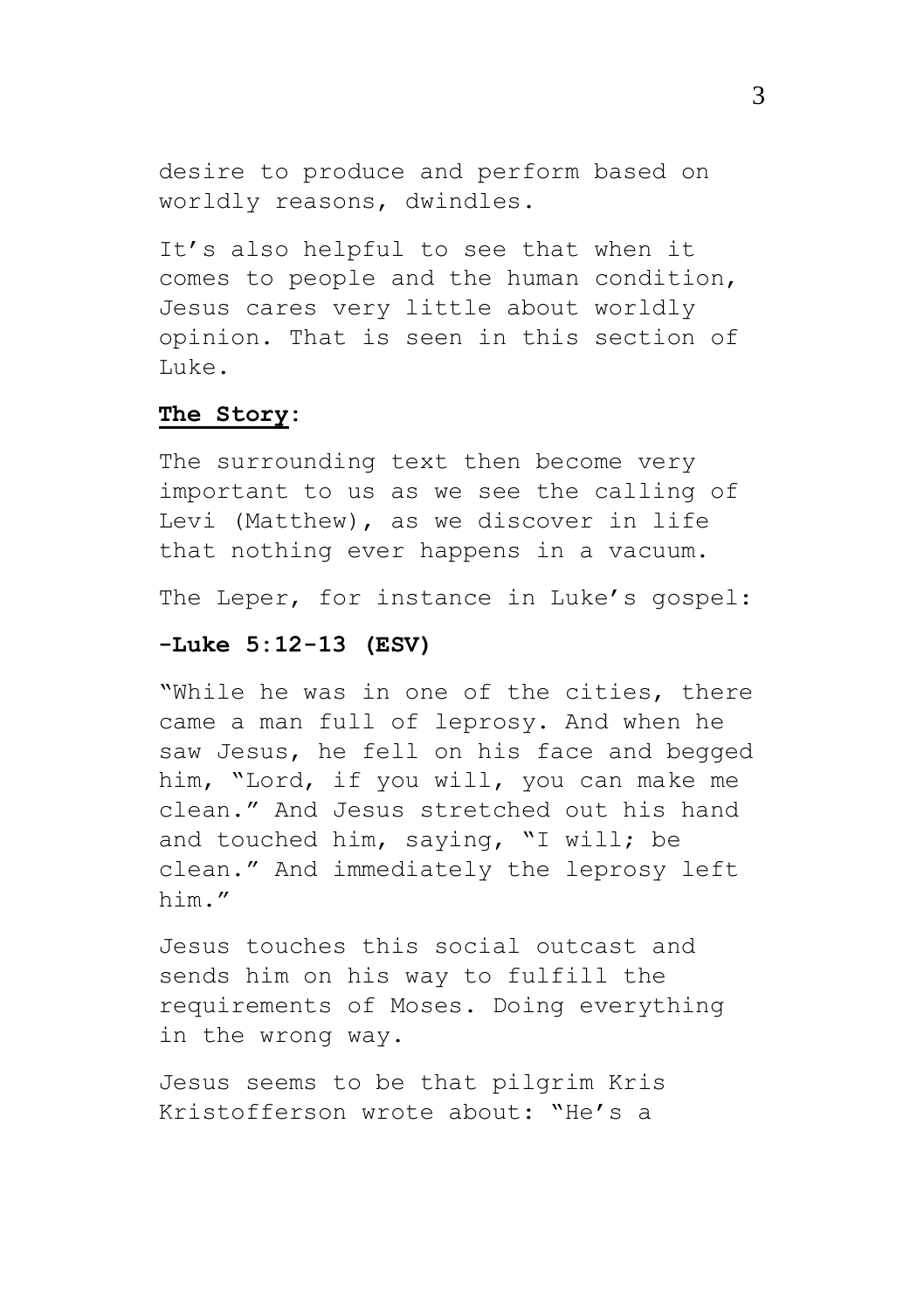walking contradiction, partly truth, partly fiction, taking every wrong direction on his lonely way back home."

Yet, he is not. It only seems that way because Jesus is looked at through tainted, self-righteous eyes. Judging the rightness of who can and should cross His path for help.

Defining what we consider to be proper and good behavior, looking always at the outside and forgetting the transformational power of God and His working on the inside of a person.

We come across the paralytic with no faith at all:

### **-Luke 5:18-19 (ESV)**

"And behold, some men were bringing on a bed a man who was paralyzed, and they were seeking to bring him in and lay him before Jesus, but finding no way to bring him in, because of the crowd, they went up on the roof and let him down with his bed through the tiles into the midst before Jesus."

The faith of his friends moved Jesus to heal and forgive. Crazy story for all those who like to say that we aren't healed because our faith isn't strong enough.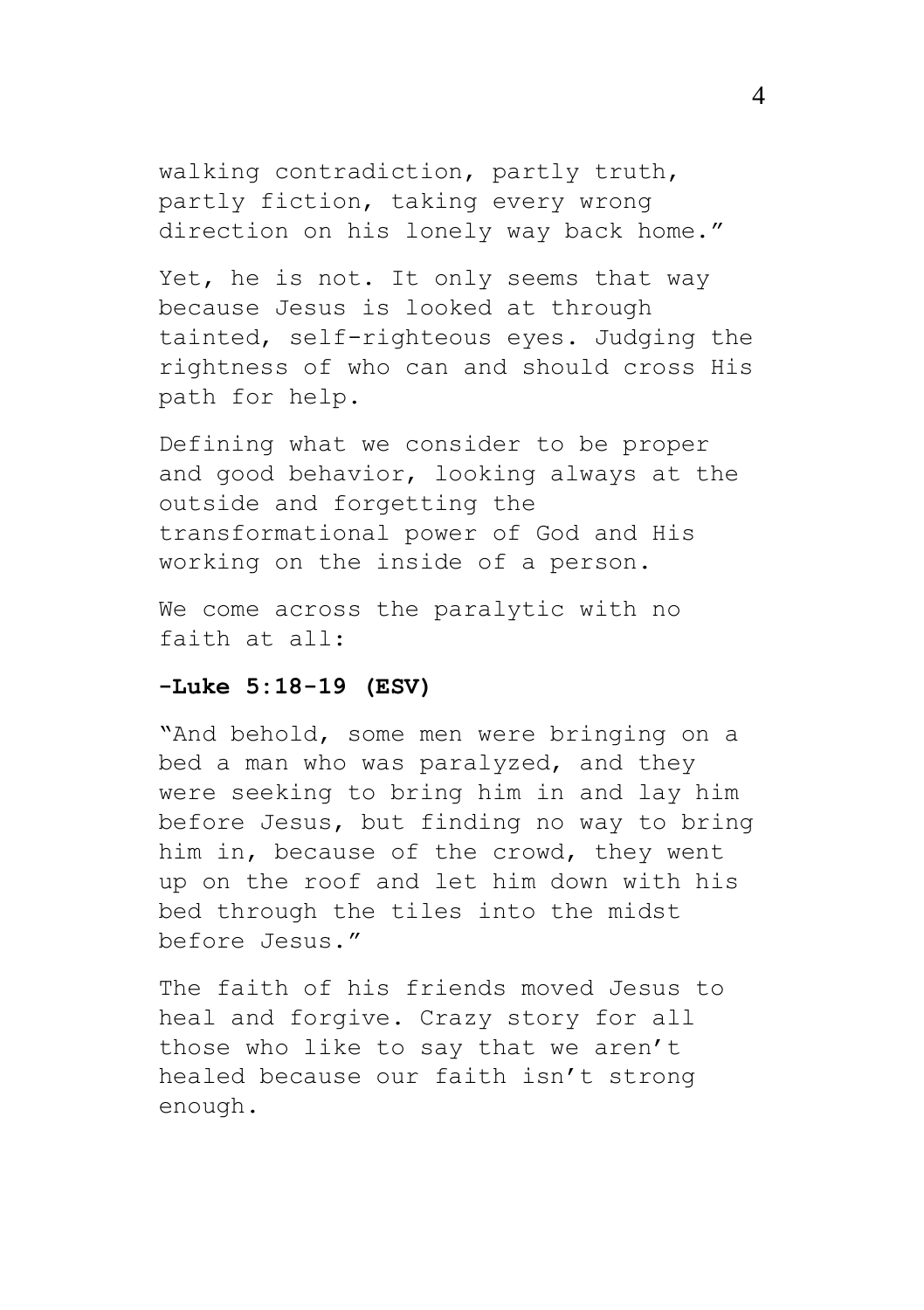Seems this fella had none, and he was living on the good graces and the dime of others:

# **-Luke 5:20 (ESV)**

"And when he saw their faith, he said, "Man, your sins are forgiven you."

That was good enough for Jesus, yet too often I'm not so sure it's good enough for us.

Just look at the legal-eagle bean counters -Following Jesus around, not to learn, but for the express purpose of "keeping him in line, and making sure His theology is right, and His behavior is satisfying and acceptable to them."

"You can't forgive sins!" (Verse 21) Jesus goes right to the heart of the matter after that comment is made. Literally, and puts it right out there and gives the Apostle Paul something to write about years later.

The Kingdom of God is not mere words, he would tell the Corinthian church, but a demonstration of the Spirit's power!

# **-1 Corinthians 2:4 (ESV)**

"…and my speech and my message were not in plausible words of wisdom, but in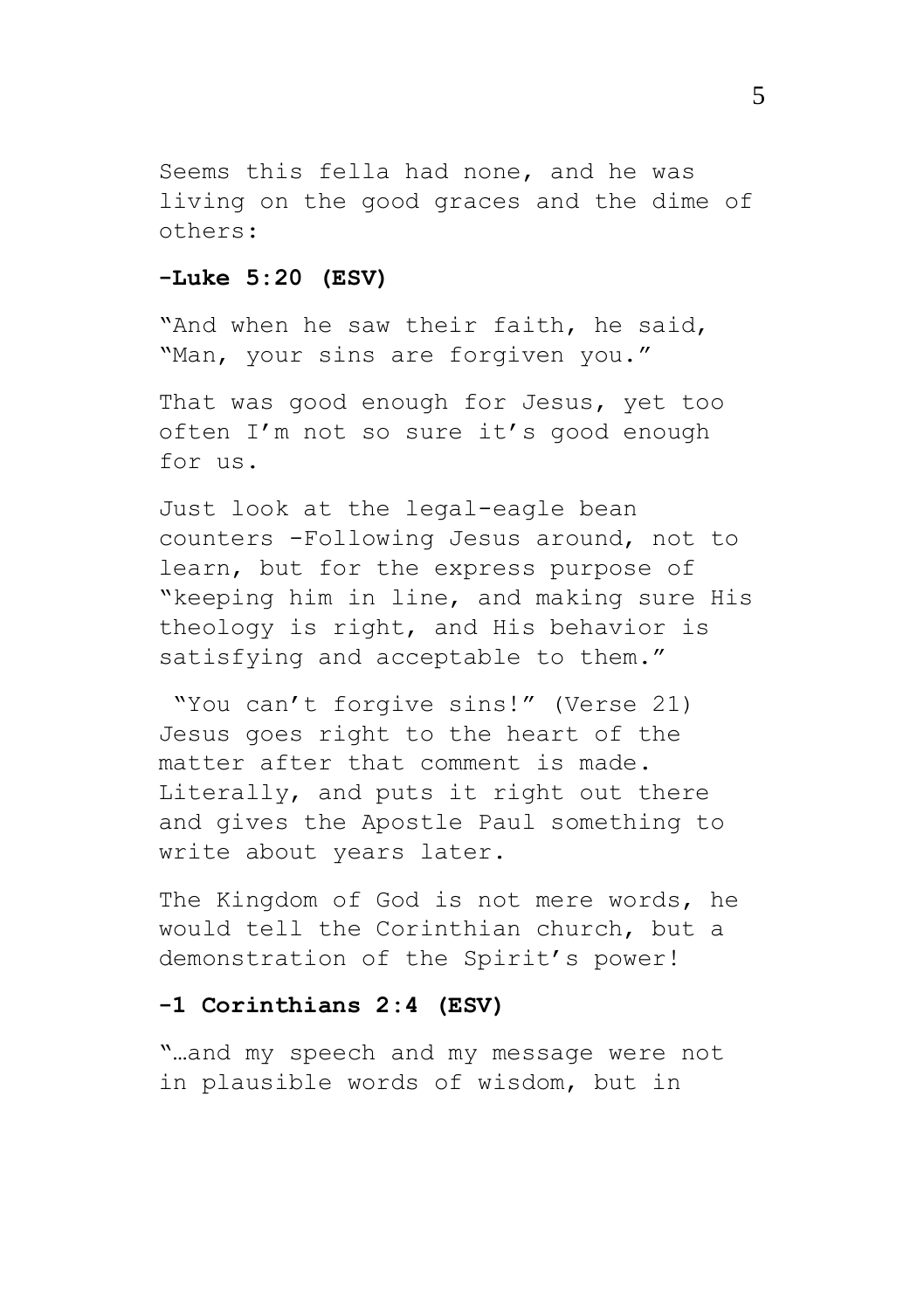demonstration of the Spirit and of power."

"Listen guys, anyone can stand here and say: 'Your sins are forgiven.' Heck even you people do it, for the right price and correct prayers. I'm gonna show you what it is really about."

# **-Luke 5:24 (ESV)**

"But that you may know that the Son of Man has authority on earth to forgive sins"—he said to the man who was paralyzed—"I say to you, rise, pick up your bed and go home."

It's about power, Kingdom power, it's about forgiveness, it's about healing and making whole, it's about the outcast, the broken, the marginalized, the one who thinks and feels and believes that their life is hopeless.

It's also about the one who has it all, where everything is clicking, the finances are good, the marriage, health, home and family are all good.

It's for all them and for all the inbetweens! Because it's a heart matter.

This section leading up to the calling of Levi (Matthew) shows us that! Grace is that crazy, that wide, that deep. It is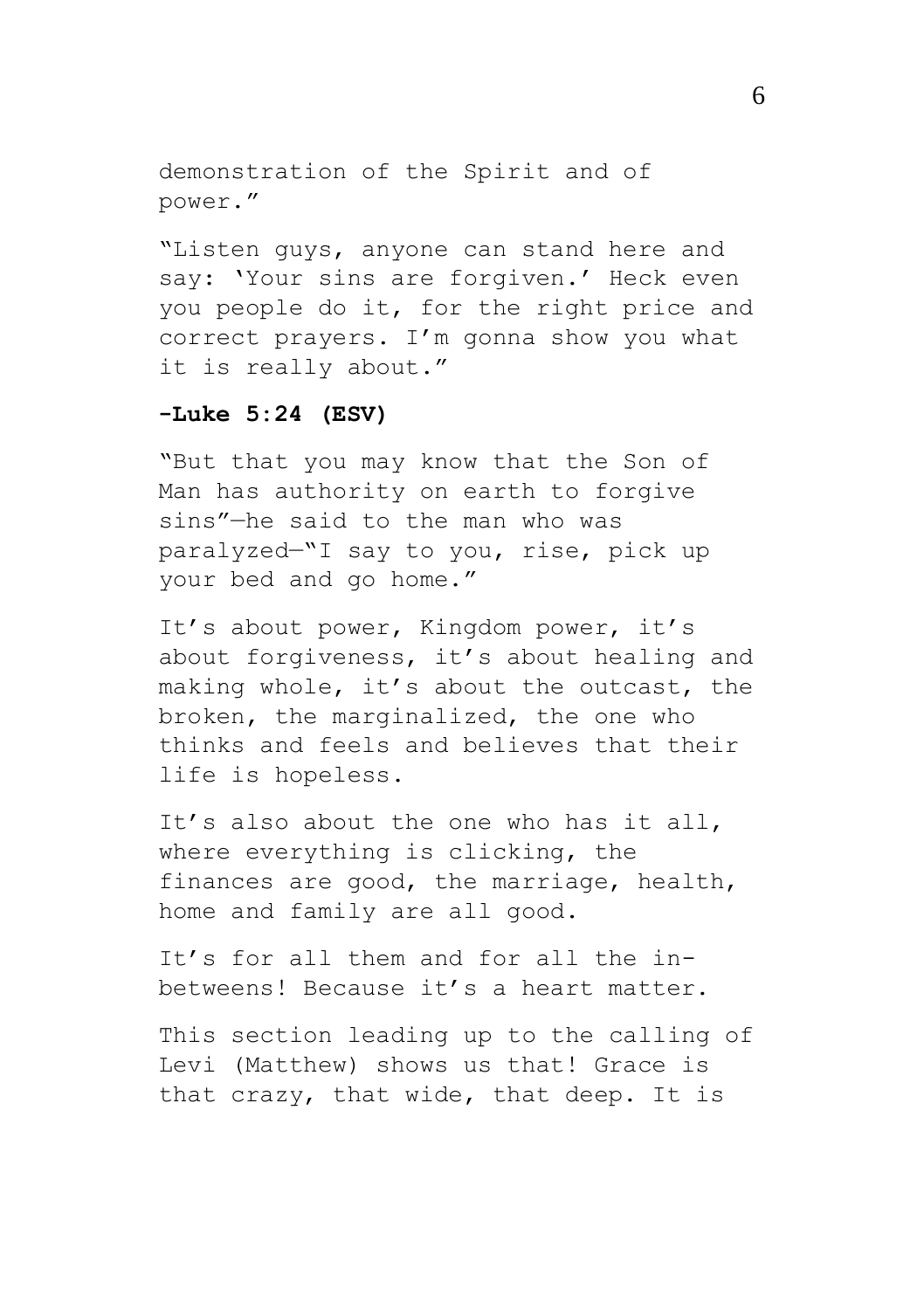the only thing any human being can brag about.

Martyn Lloyd-Jones puts it this way:

"It is grace at the beginning, and grace at the end. So that when you and I come to lie upon our death beds, the one thing that should comfort and help and strengthen us -there is the thing that helped us in the beginning. Not what we have been. Not what we have done. But the grace of God in Jesus Christ our Lord. The Christian life starts with grace, it must continue in grace, and it ends with grace…"

If Peter, Andrew, James and John were the obedient Jewish men (fishermen), Levi was anything but!

Levi was despised by anyone who was a faithful Hebrew. He had become a tax collector for pagan Rome. Given permission by them to make money at the expense of his fellow countrymen. He had become as unclean as you could get without having leprosy.

Rome would have given him a territory to work in as his zone. It seems in and about Capernaum was that zone. He had a set amount that he needed to collect and send to Rome, but there was no rule that said he couldn't gather more.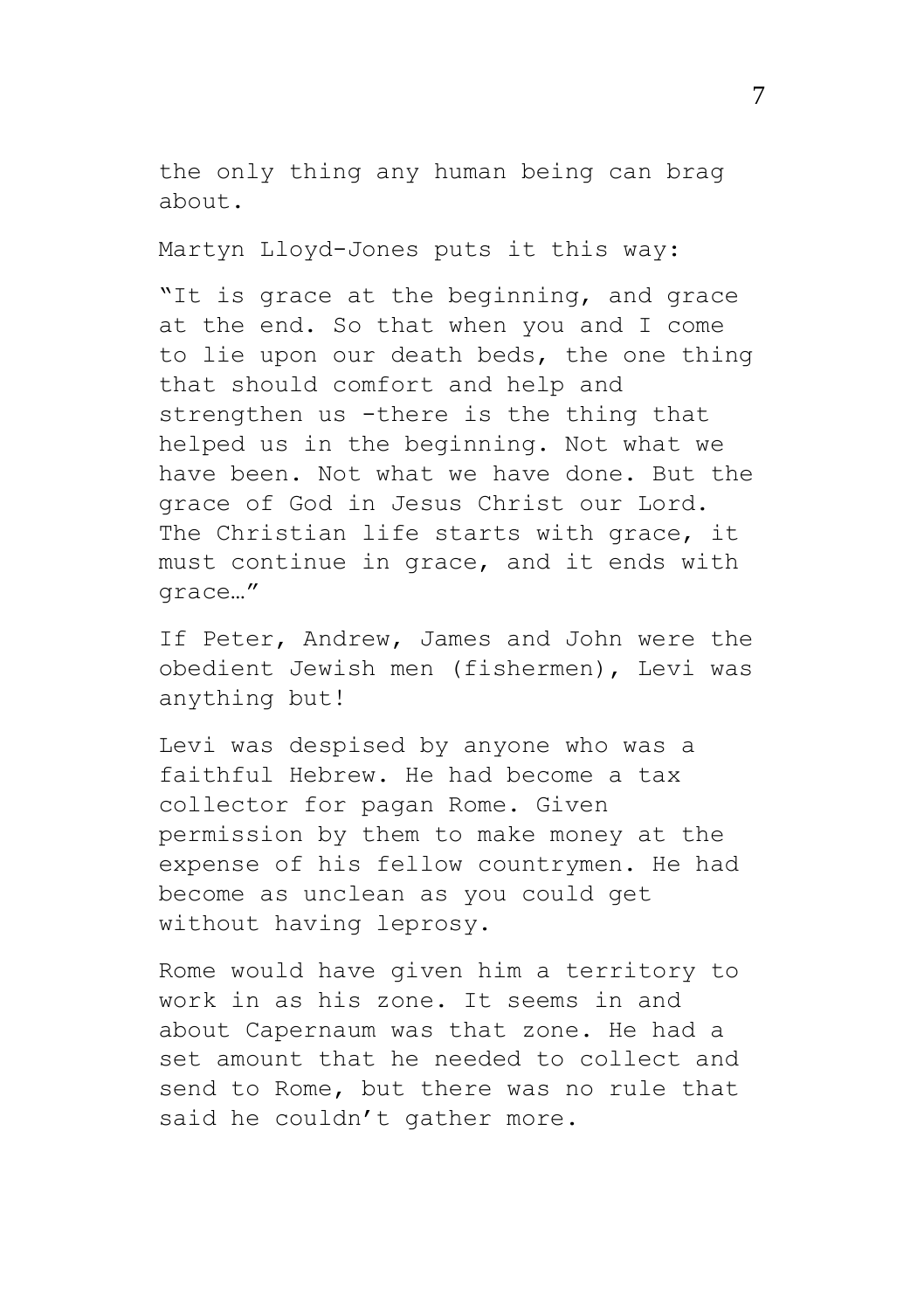If he wanted to press someone for more, he could and he would. Afterall, what could Joe and Mary from 3rd and Vine really do about it anyway?

Nothing at all! So, most tax collectors, like Levi and Zacchaeus, became very wealthy by collecting exorbitant "fees" along with the taxes required.

Doesn't really make you first on the list for the Sabbath day brunch at Synagogue, does it? But this is Levi, and here comes Jesus:

# **-Luke 5:27-28 (ESV)**

"After this he went out and saw a tax collector named Levi, sitting at the tax booth. And he said to him, "Follow me." And leaving everything, he rose and followed him."

Again, it seems as though Jesus just shows up on the scene and these guys abandon everything. They do, but we need to remember that Jesus is doing all these things we just talked about publicly.

I can only imagine an ostracized Jew like Levi was paying close attention to the healing of a leper (social outcast) and a faithless paralytic. (Levi had abandoned his faith, it is clear).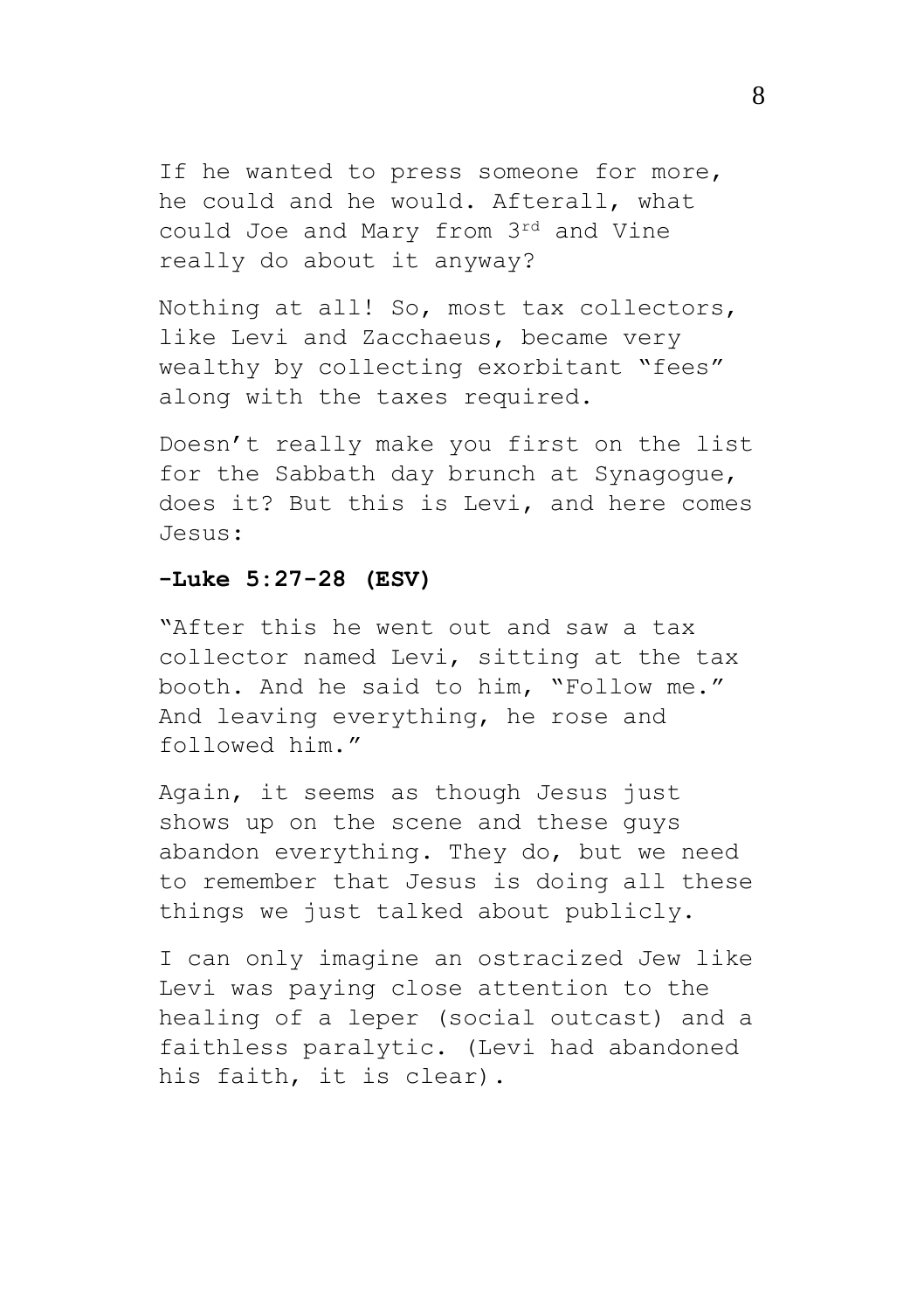Then to see and hear the open rebuke of the "powers that be" for their spiritual arrogance. All of this is happening in his sphere of influence. And it is clear that Levi took notice. I am sure nothing was missed in this small port town sitting on the shore of Lake Galilee.

He didn't up and leave a lucrative business without conviction and a change of heart. He, through the working of the Holy Spirit, decided to be obedient to the sovereign call of God.

Acceptance is a funny thing -Jesus takes us all as we are, but doesn't want to leave us that way. Yet, here is Levi now following Jesus, doing what he would normally do to celebrate after a good day -He's throwing a party. This is life, and his framework.

But it seems, he forgets to tell his "old friends" they weren't allowed. Or did he?

#### **-Luke 5:29 (ESV)**

"And Levi made him a great feast in his house, and there was a large company of tax collectors and others reclining at table with them."

Jesus didn't balk at the invite, and the religious police followed right along, not to learn, but once again, to accuse.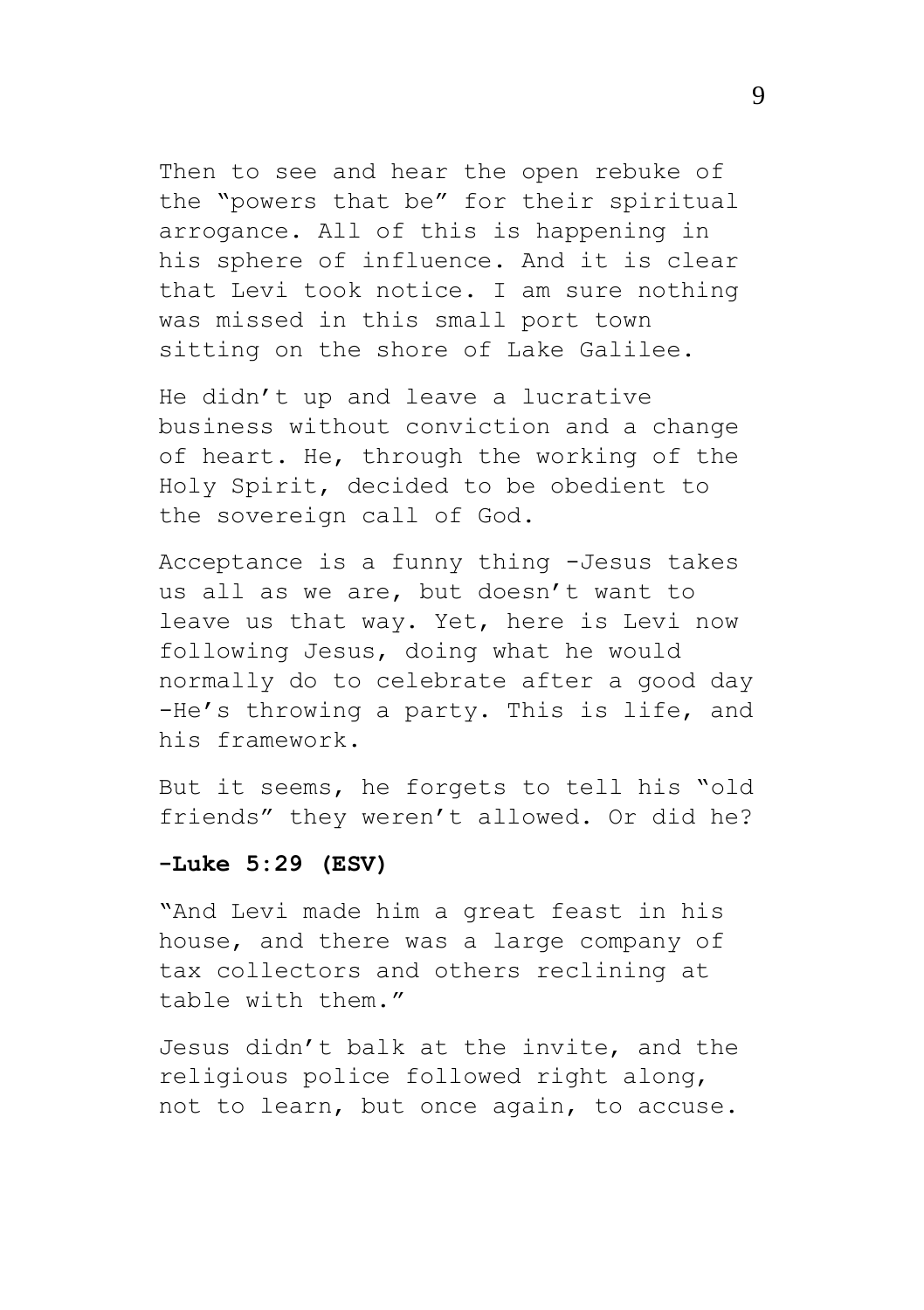Nothing ever changes in life or in the human condition. The cultural, the social and the religious elite will always function this way. Everything is conditional -ALWAYS.

Just as an aside- To clarify once again, we need to remember that Jesus accepts us where we are, but does not desire to leave us there.

We are called to be conformed to the likeness of Jesus. (Rom. 8:29) So, I'm not saying here that we throw out the Scriptures and every time someone says: "You know the Bible tells us we ought not to do that."

That we tell them to get lost we can do whatever we want. That is also wrong, and not at all what Jesus is doing or ever did.

Alistair Begg along with Samuel Bolton, an old Puritan author:

Begg:

"It is no surprise that the Christian relationship to the law has been a problem since New Testament times, considering obedience to the law and freedom in the Spirit creates a tension that makes it easy to misunderstand and to be misunderstood."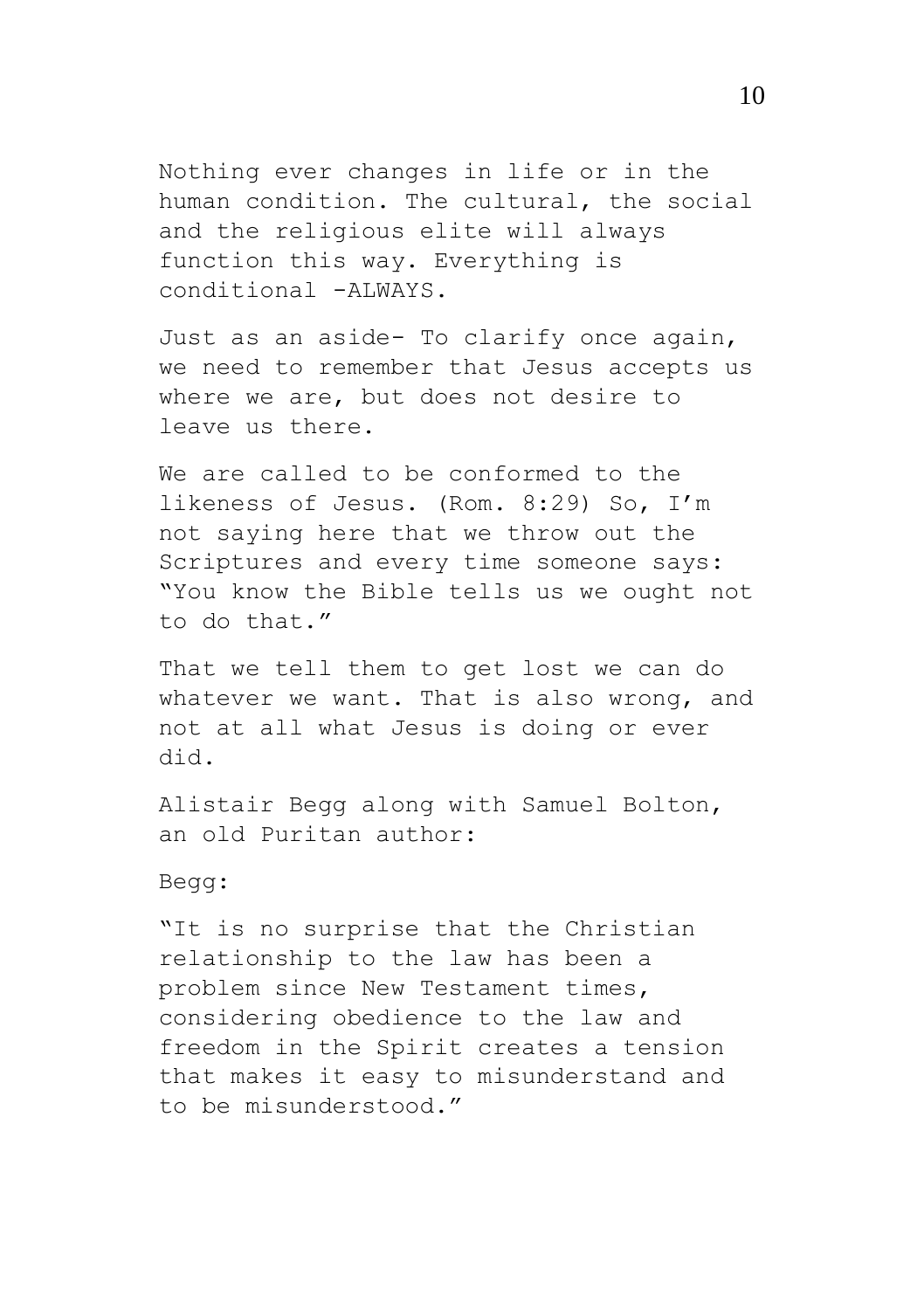#### **-Pathway to Freedom Pg. 29**

Bolton:

"The Law sends us to the Gospel that we may be justified; and the Gospel sends us to the Law again to inquire what is our duty AS those who are justified."

## **-True bounds of Christian freedom Pg. 71**

We want to be careful then to think in those terms as we look at what Jesus is doing.

If we aren't, it ends up being defined, as it does here by one's tribal point of view. I'm in, you are out, so that's that. And these religious people had predetermined that Matthew's tribe was out.

It's crazy how it is always the same -yet in the simplicity of Jesus -yes, the simplicity- God so loved the world that He gave His one and only Son.

AND -The Son (That beautiful Triune Godhead) was willing to be given for us, on our behalf:

# **-Philippians 2:5-8 (ESV)**

"Have this mind among yourselves, which is yours in Christ Jesus, who, though he was in the form of God, did not count equality with God a thing to be grasped, but emptied himself, by taking the form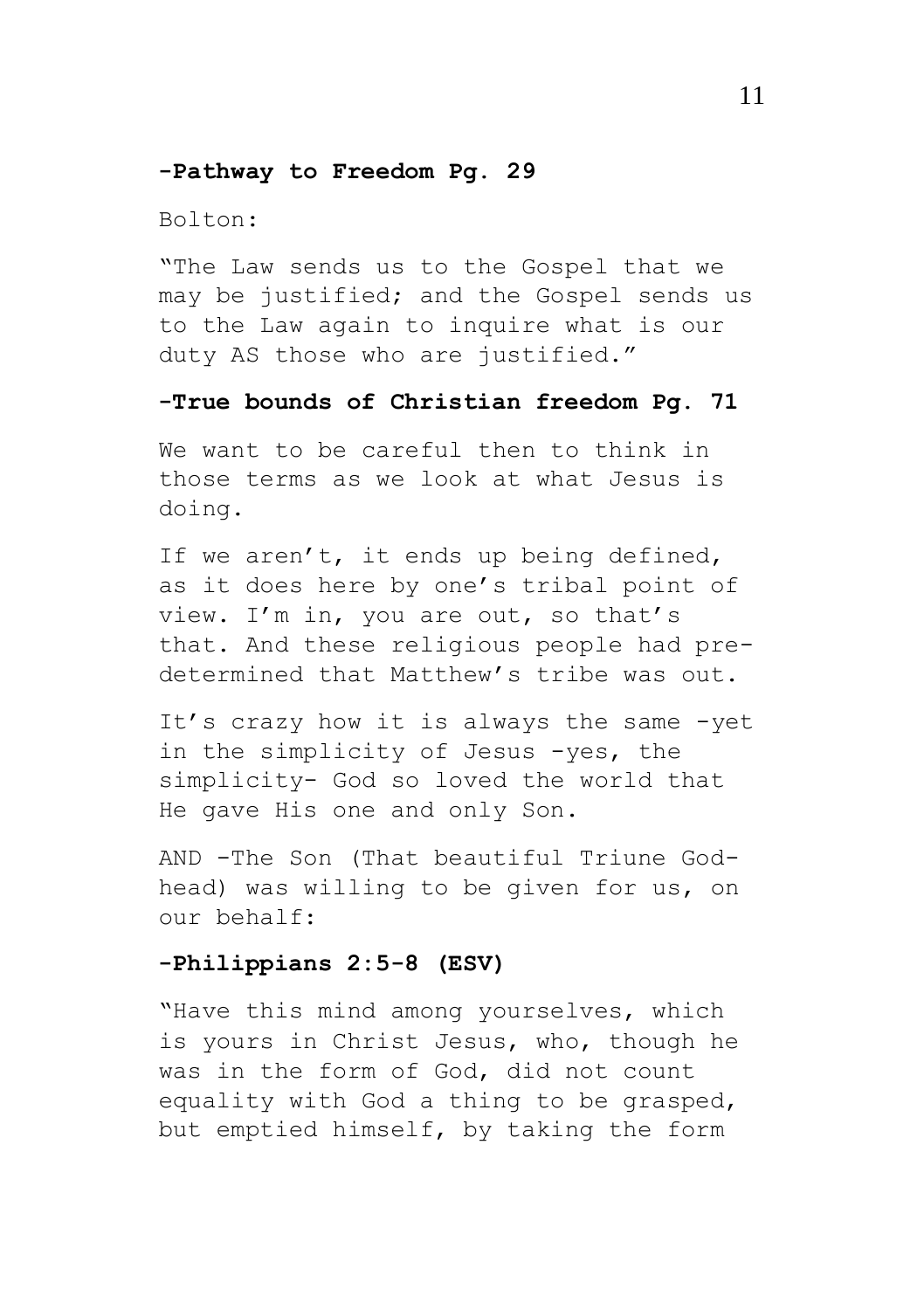of a servant, being born in the likeness of men. And being found in human form, he humbled himself by becoming obedient to the point of death, even death on a cross."

This is God's love for the world- this is Jesus' love for you and me. God gave, and Jesus was willing to be given.

Don't think for a minute that in His quiet time with the Father, those times Luke is so careful to record, that Jesus talked in a shocked and surprised tones at how messed up humanity really was.

"These people are far worse than we thought, father. I'm not sure this project of salvation for these people is worth it, worth the cost and sacrifice.

No! That would be a grave mistake on our part to think that way. Nothing any of us can do will separate us from God's love for us in Christ Jesus.

You see, He actually knew and knows our condition far better than we even know ourselves. He sees it far more clearly than we ever could, and He still loves us. He still wants the best for us. If we will simply come to Him, and Levi did.

Gathered together at his house with what would be considered the dregs of society, the unclean, the un-faithful, the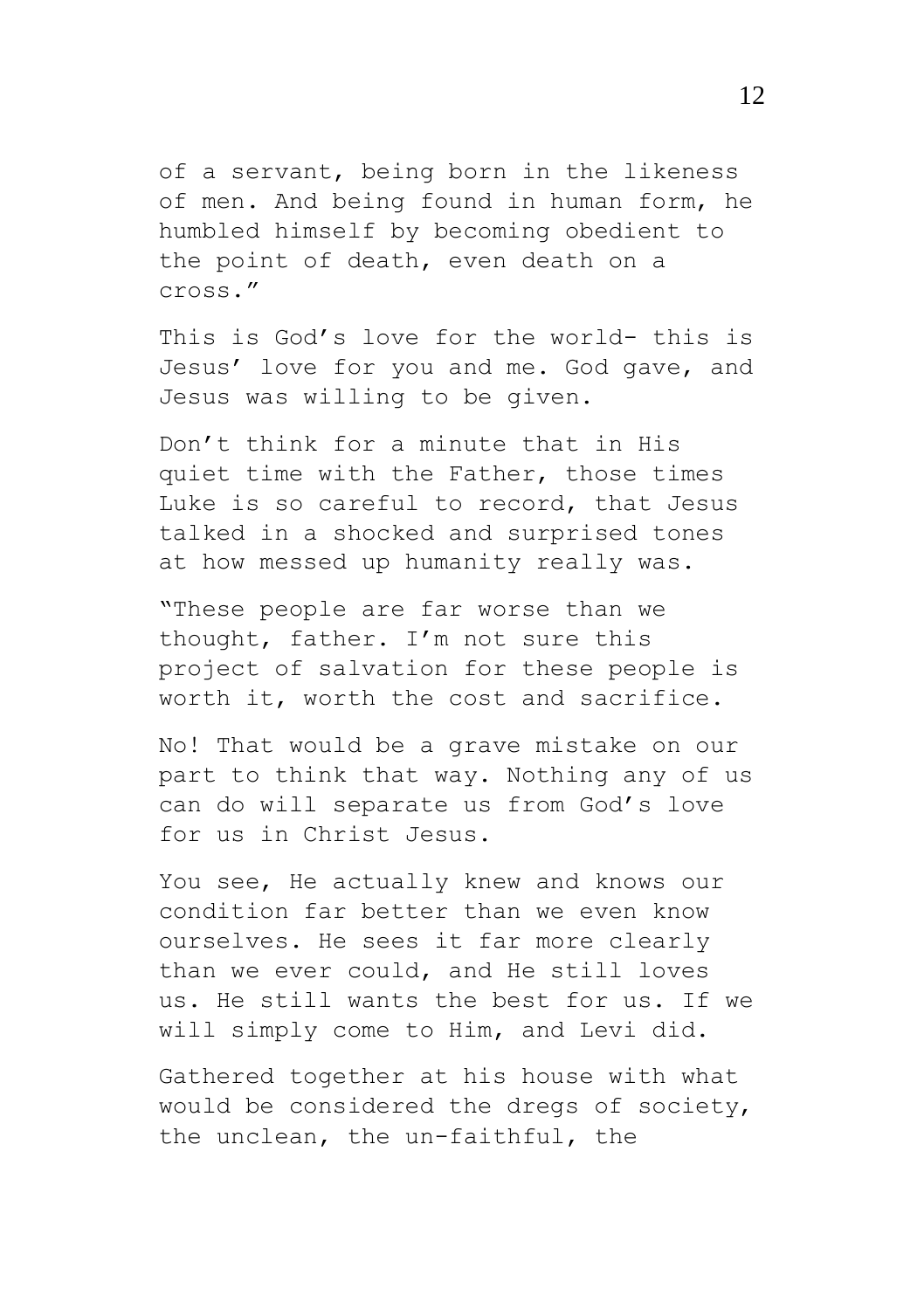outcast, Jesus walks right in the front door.

Instead of trying to see how, through Jesus, God would work to change these hearts and minds: In typical fashion they attack and accuse instead:

# **-Luke 5:30 (ESV)**

"And the Pharisees and their scribes grumbled at his disciples, saying, "Why do you eat and drink with tax collectors and sinners?"

We shouldn't be with these kinds of people. Tax collectors (still seen in the same way today, if we are honest), sinners and thieves.

They are right, to a degree. People who should know better, need to do and be better. That is what Jesus is trying to show them here. Get in the room, change the temperature of that room.

I'm not a fan of the analogy as it's so over used, but it works here: Don't be a thermometer, someone who checks the temperature of the room and adjust accordingly.

Be the thermostat -and change the temperature. Define the culture, challenge the status-quo when it is damaging the human condition: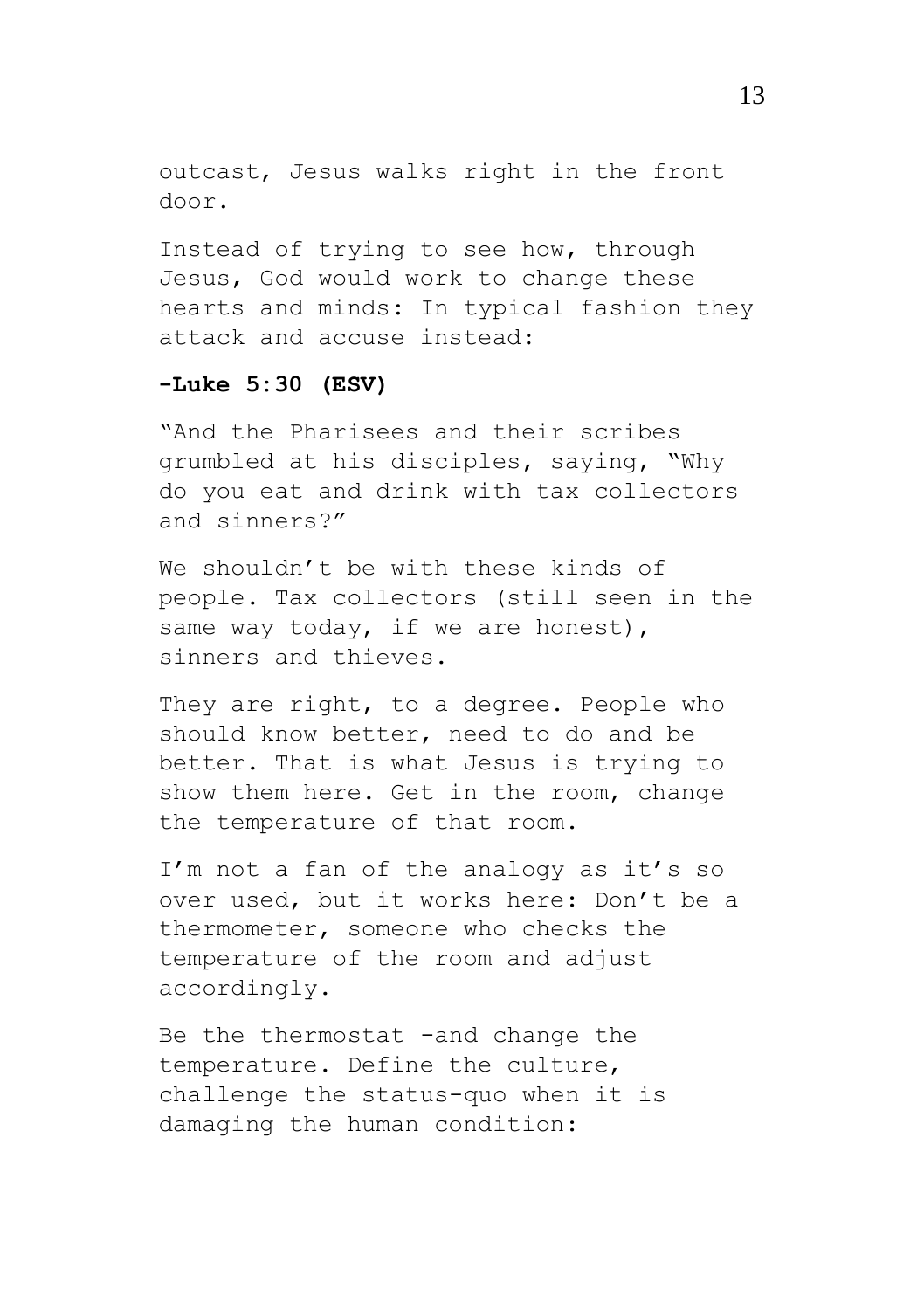# **-Luke 5:31-32 (ESV)**

"And Jesus answered them, "Those who are well have no need of a physician, but those who are sick. I have not come to call the righteous but sinners to repentance."

We cannot subvert or change a culture by standing just outside the door, railing at the darkness within. Accusing, belittling, and in general just screaming about the wrongness of it all.

A culture is always subverted from within, and it is done so by agents of change who hold the line. Think in terms of a Daniel, of a Jeremiah, of a Paul even.

One would think that it is the Pharisees who are right here, and that Jesus is wrong. Frankly a case would perhaps be made for that view.

Yet, it is not **just about** how we behave. You see, in medical terms (sticking with Jesus here) behavior is just the symptom of a deeper problem.

A deeper sickness which the Pharisees were failing to see and had infected them as well as these party goers.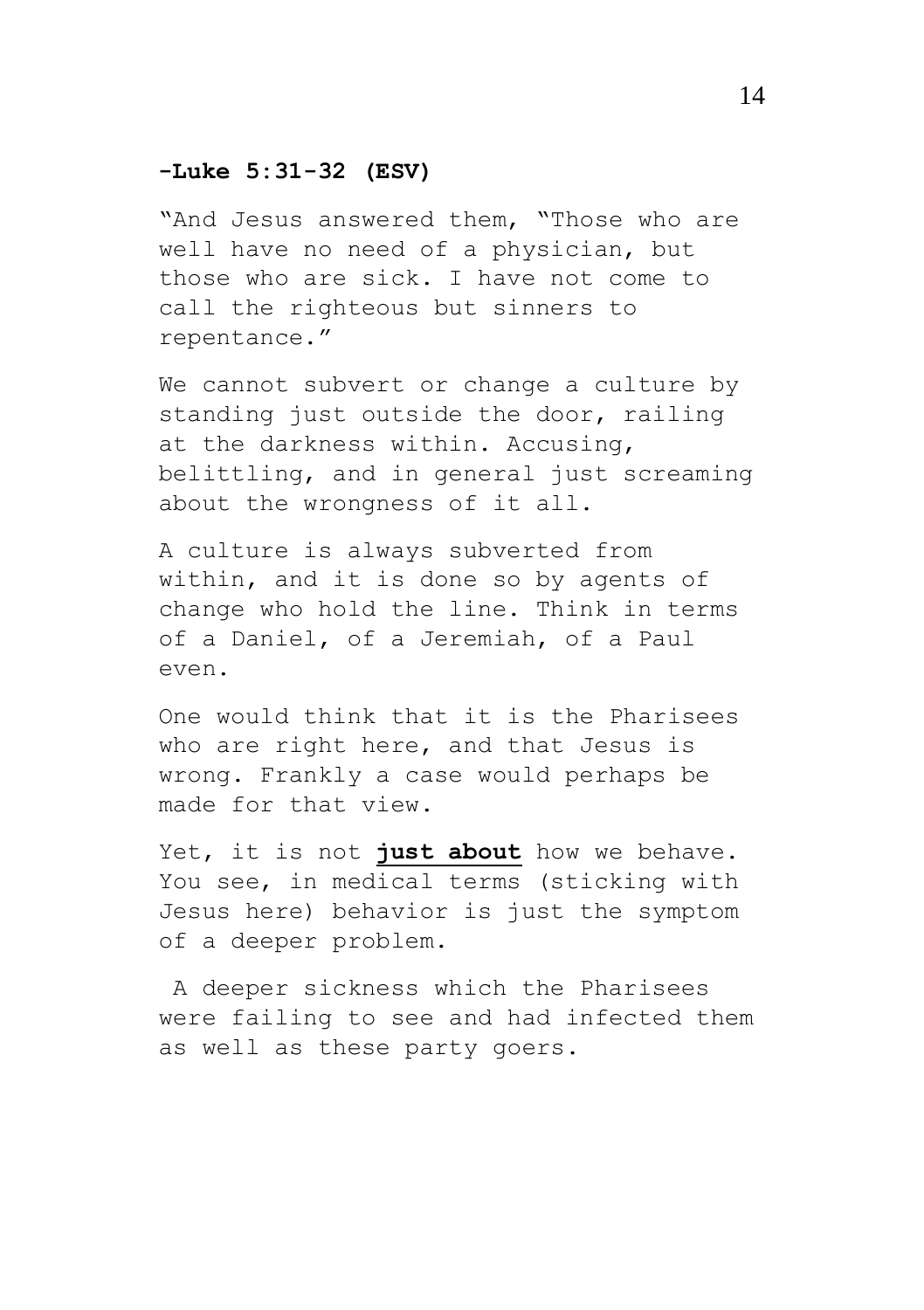For them it was all the outward action, the performance as it relates to checking the boxes of God's commands.

They failed to see that it was at the least that, but it was so much more than just that.

They thought God loved them because they had checked all the right boxes. They failed to understand that He loved them in spite of any boxed being checked or unchecked for that matter.

They were already loved -but they forgot to love in return, they forgot grace.

I close here:

Matthew's crowd, Matthew included, I am sure were surprised that Jesus showed up and asked for a place at the table.

But Jesus came looking for the sick, and we are all sick, and are all in need of the great physician!

Calling sinners to repentance -Four obedient Jews are now joined by one disobedient Jew. What did they have in common?

1-They knew they were sinners in need of saving.